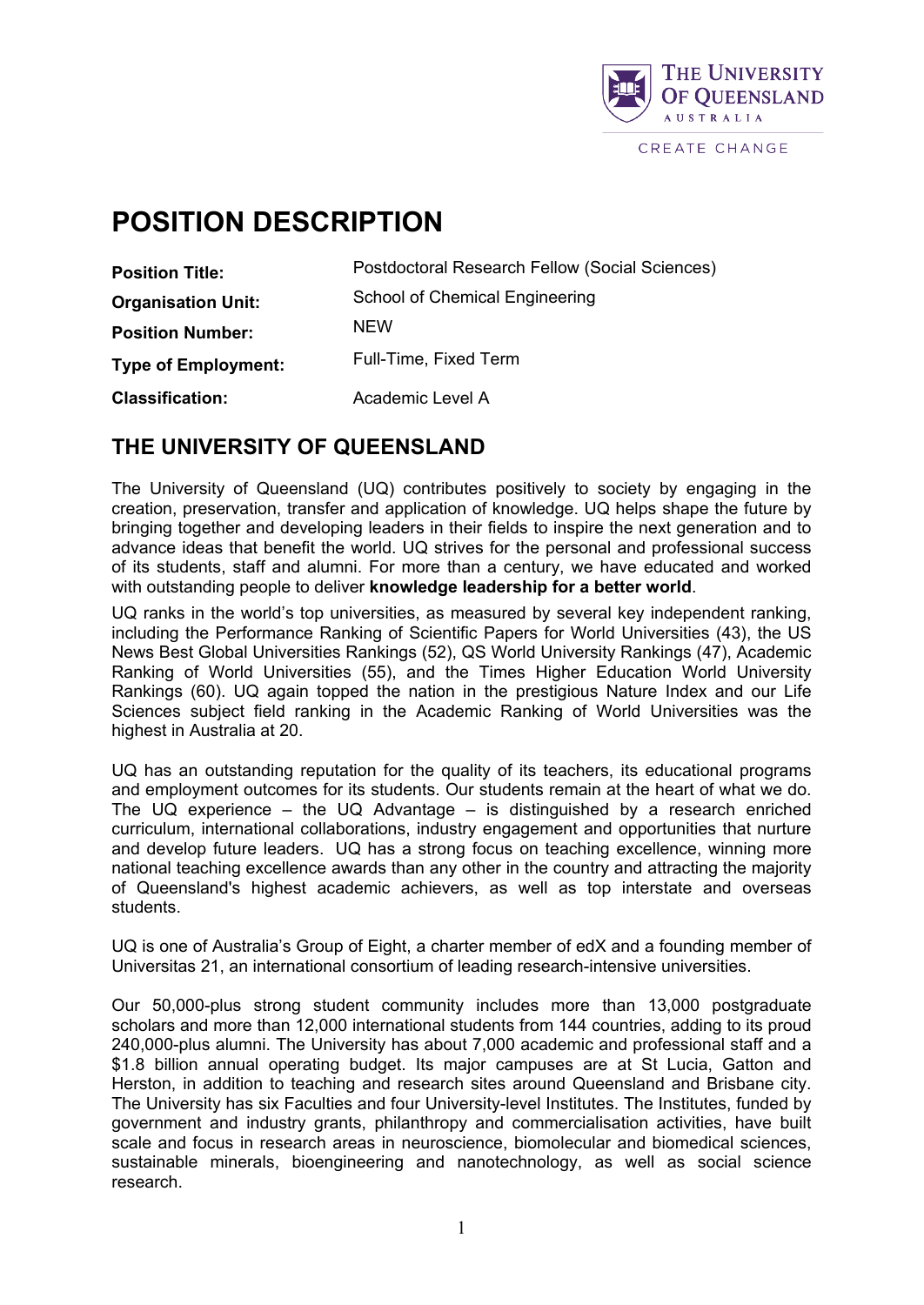UQ has an outstanding track-record in commercialisation of our innovation with major technologies employed across the globe and integral to gross product sales of \$11billion+ (see [http://uniquest.com.au/our-track-record\)](http://uniquest.com.au/our-track-record).

UQ has a rapidly growing record of attracting philanthropic support for its activities and this will be a strategic focus going forward.

#### **Organisational Environment**

The School of Chemical Engineering is an international leader in the chemical engineering field and has an excellent reputation, built over many decades at The University of **Queensland** 

We deliver quality programs and leadership in chemical engineering education, research and development, and expert consulting to support the process industries. Undergraduate teaching within the School focuses on the disciplines of chemical, biological, environmental and metallurgical engineering and postgraduate programs are available in growing fields including water, sustainable energy and petroleum engineering.

The School's project-centered curriculum was recently recognised as an international exemplar of engineering education. Worldwide, UQ Chemical Engineering was ranked 33rd in the QS World University Rankings 2017 for chemical engineering. We also received the highest score for chemical engineering in Australia in the Excellence in Research for Australia study (2015). Central to the School's success are our staff, specifically the academic, research and professional staff. They are engaged in pioneering teaching and research crossing traditional disciplinary boundaries, mindful of their role in addressing the big challenges that lie ahead.

As the School enters an exciting phase of building on recent successes in individual industry-linkages and international-research partnerships we are interested in new staff to join us on this journey to further increase our local and international impact in learning and discovery in chemical engineering.

Our people are our greatest asset. We offer collaborative, inclusive work and study places, which are enriched by the significant diversity of our staff, students and community. We genuinely believe that creativity and innovation flourishes in an environment where people feel supported, valued and empowered. Mutual respect, inclusivity and accountability are at the cornerstone of UQ's culture.

The School is committed to supporting the career growth of women researchers and have a number of initiatives to support women in developing and achieving a fulfilling research career at the School.

For more information about the School, please visit: [www.uq.edu.au/chemeng](http://www.uq.edu.au/chemeng)

#### **Information for Prospective Staff**

The Centre recognises and values equity and diversity, and encourages applications from any individual who meets the requirements of this position irrespective of gender, sexuality, race, ethnicity, religion, disability, age or other protected attributes. The Centre strives to provide an inclusive working environment, and along with the University is committed to supporting staff with family and caring responsibilities by providing policies, programs and initiatives to help balance work and family responsibilities.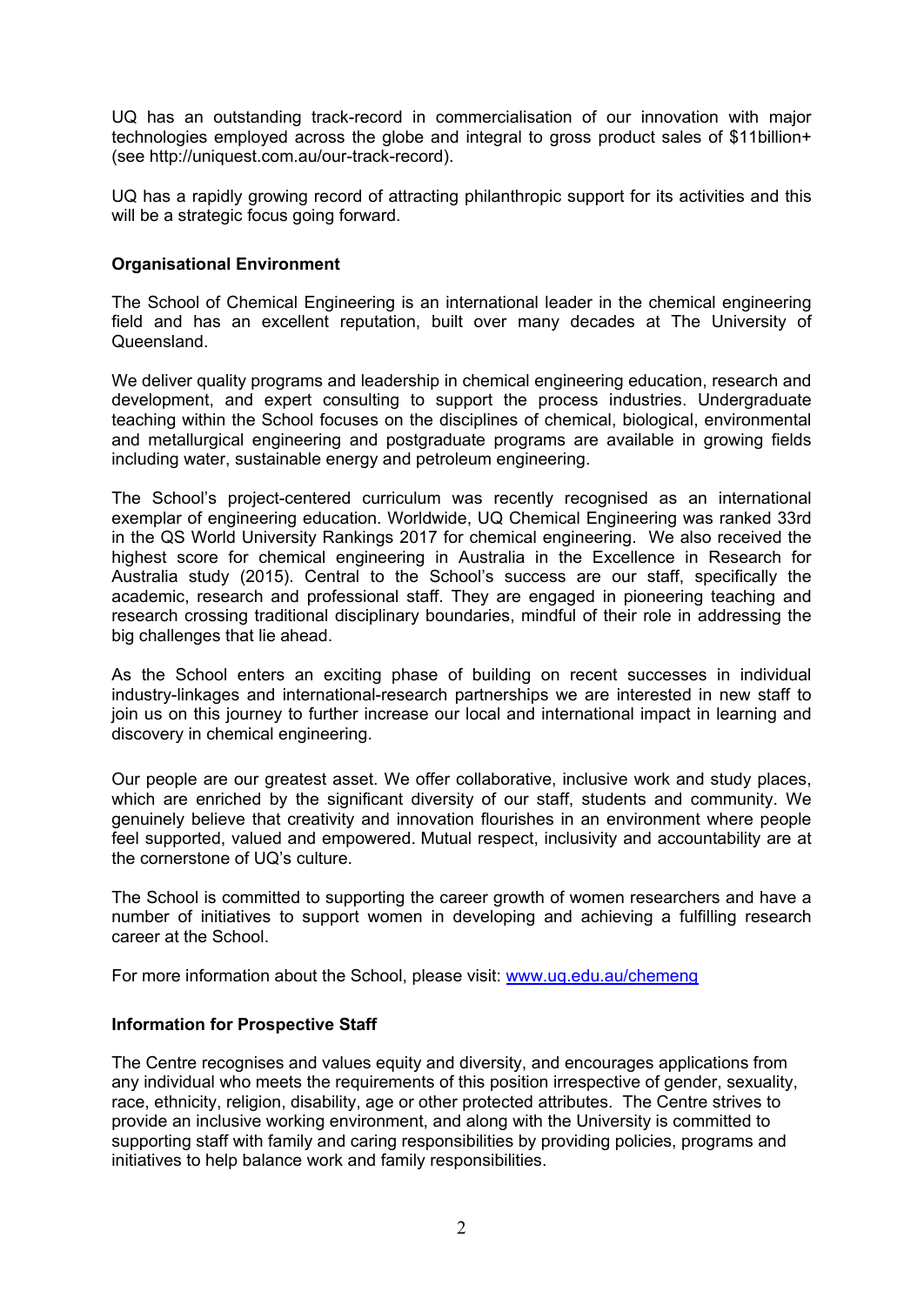Further information about life at UQ including staff benefits, relocation and UQ campuses is available at - <http://www.uq.edu.au/current-staff/working-at-uq>

The University of Queensland **Enterprise [Agreement](http://www.hr.uq.edu.au/eb)** outlines the position classification standards for Levels A to E.

# **DUTY STATEMENT**

#### **Primary Purpose of Position**

This position directly relates to a project funded under the Future Fuels Cooperative Research Centre (CRC). The Future Fuels CRC reflects the vision of Australia's gas and pipelines sector, focusing on the pivotal role that new fuels and the existing gas infrastructure will have to play in a low carbon economy. This research role is a key part of the "Enhancing acceptance and a social licence to operate future fuel infrastructure through community engagement and deliberative processes" project.

The project has a range of research objectives focused on developing an understanding of various stakeholder attitudes to future fuels and the different supply chain processes (e.g. affected local communities, trades and associated workers and emergency service workers and the broader public) and monitoring changes in attitudes of stakeholders engaged in deliberative and longitudinal research processes. Through this it will facilitate the adoption of low-carbon fuels such as hydrogen and biogas including building confidence in the workforce responsible for the operation and implementation of future fuels and provide sound policy and regulatory advice.

You will work with the Chief Investigator, industry representatives and other researchers that are part of the Future Fuels CRC.

#### **Duties**

Duties and responsibilities include, but are not limited to:

#### **Research**

- Undertaking desktop literature reviews on related topics
- Contributing to the design and conduct of qualitative and quantitative research relating to the deployment of future fuels projects and associated infrastructure.
- Write and edit scientific works and publish high quality reports and scholarly papers.
- Building links to industry and academic colleagues with associated expertise in project areas.
- Working with the project team to supervise honours, masters and postgraduate students, and to represent the Group to the outside in relevant fora or committees.

#### **Teaching and Learning**

• Involvement in supervision of research students at undergraduate and postgraduate levels is encouraged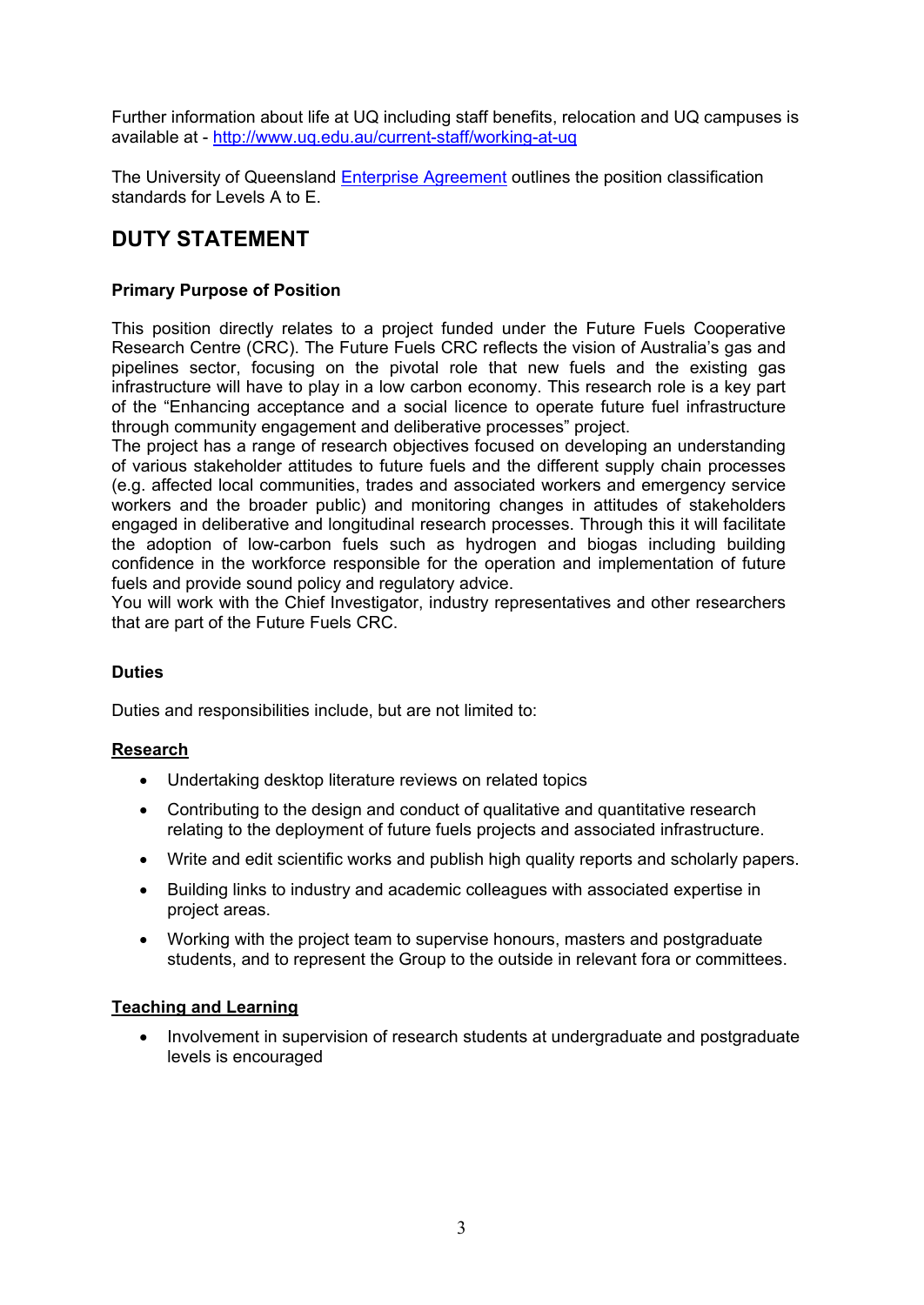#### **Service and Engagement**

- Foster relations with industry, government departments, professional bodies and the wider community
- Any other duties as reasonably directed by your supervisor

#### **Administration**

- Work with the Chief Investigator in the day-to-day management of the projects and reporting requirements.
- Contribute, as required, to the processes that enable staff to manage research projects and meet project targets.

#### **Other**

Ensure you are aware of and comply with legislation and University policy relevant to the duties undertaken, including but not exclusive to:

- the [University's Code of Conduct](http://ppl.app.uq.edu.au/content/1.50.01-code-conduct)
- requirements of the Queensland occupational health and safety (OH&S) legislation and related [OH&S responsibilities and procedures](http://www.uq.edu.au/ohs/index.html?page=133956) developed by the University or Institute/School
- the adoption of sustainable practices in all work activities and compliance with associated legislation and related University [sustainability responsibilities and](http://www.uq.edu.au/sustainability/responsibilities)  [procedures](http://www.uq.edu.au/sustainability/responsibilities)
- requirements of the Education Services for Overseas Students Act 2000, the National Code 2007 and associated legislation, and related [responsibilities and](http://ppl.app.uq.edu.au/content/3.30.13-esos-compliance-commitment)  [procedures](http://ppl.app.uq.edu.au/content/3.30.13-esos-compliance-commitment) developed by the University

#### **Organisational Relationships**

The position reports to the Chair in Sustainable Energy Futures, School of Chemical Engineering and UQ.

## **SELECTION CRITERIA**

- PhD in sociology, social psychology, science and technology studies or related scientific field, preferably in combination with relevant experience.
- Knowledge and skills related to engagement and deliberative processes and associated theories.
- Experience working with stakeholders around the development and deployment of large scale energy projects.
- Knowledge and skills for conducting quantitative and qualitative research.
- Ability to work in a multi-disciplinary team, while taking the leading role for specific projects.
- Demonstrated contribution to knowledge as evidenced by high quality reports and/or papers in scholarly journals.
- High-level communication, inter-personal and presentation skills.
- A high level of drive and enthusiasm.